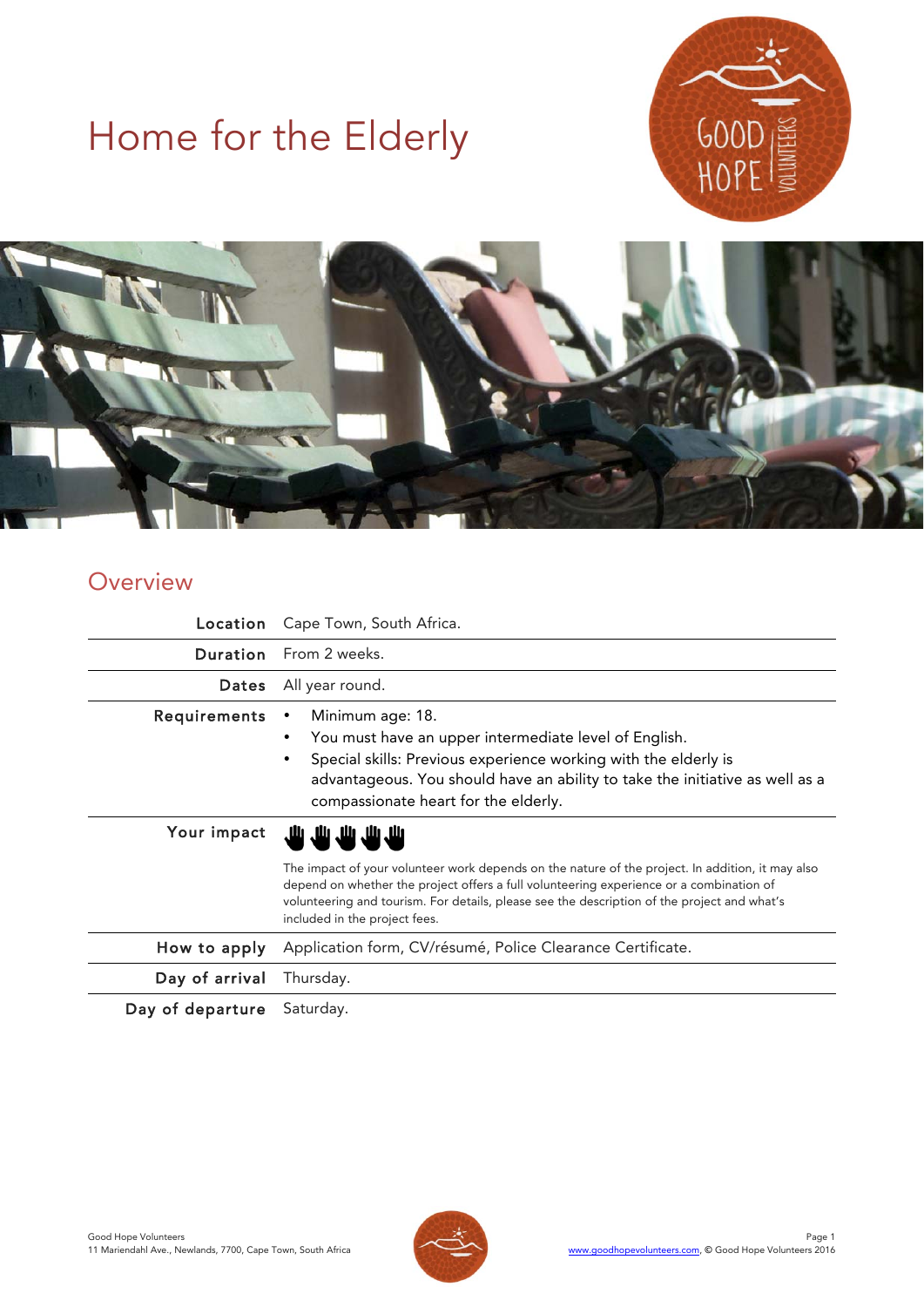# **Highlights**

- As a volunteer, you are able to have a real impact on someone's life.
- Assist in improving the quality of life of the elderly.
- Gain a whole lot of knowledge from stories and experiences of the elderly people.
- Receive personal support from the volunteer coordinator.
- Experience amazing tours and adventures in and around Cape Town.
- Make new friends from all over the world.

# Project information



The Home for the Elderly was founded in 1953 by a group of volunteers with a vision: to improve the quality of life of the elderly. Since then it has grown into an organisation that is a leader in the field of care and nursing for the aged. The organisation manages a large number of homes for the elderly, including numerous new upmarket developments. For those in need, full care is provided, while there are also independent living options.

This organisation aims to provide all its residents with the highest standard of care and nursing within a homely environment and to promote quality of life, the maintenance of independence, and the preservation of dignity - by becoming members of a senior centre, residents are encouraged to participate in all aspects of community life.

The Home for the Elderly offers competitive health care, and in all health care facilities, there is provision for those who need special additional care. Trained health care professionals provide quality care while independence is encouraged.

This organisation offers the elderly a variety of options and services for their retirement.

This organisation offers the elderly a variety of options and services for their retirement. You will work at the facility in Avondrust Court, which is situated in Rondebosch, an established leafy suburb. The facility boasts picturesque and tranquil surroundings, security and excellent in-house services which together create the setting and peace of mind retirees seek when planning their retirement.

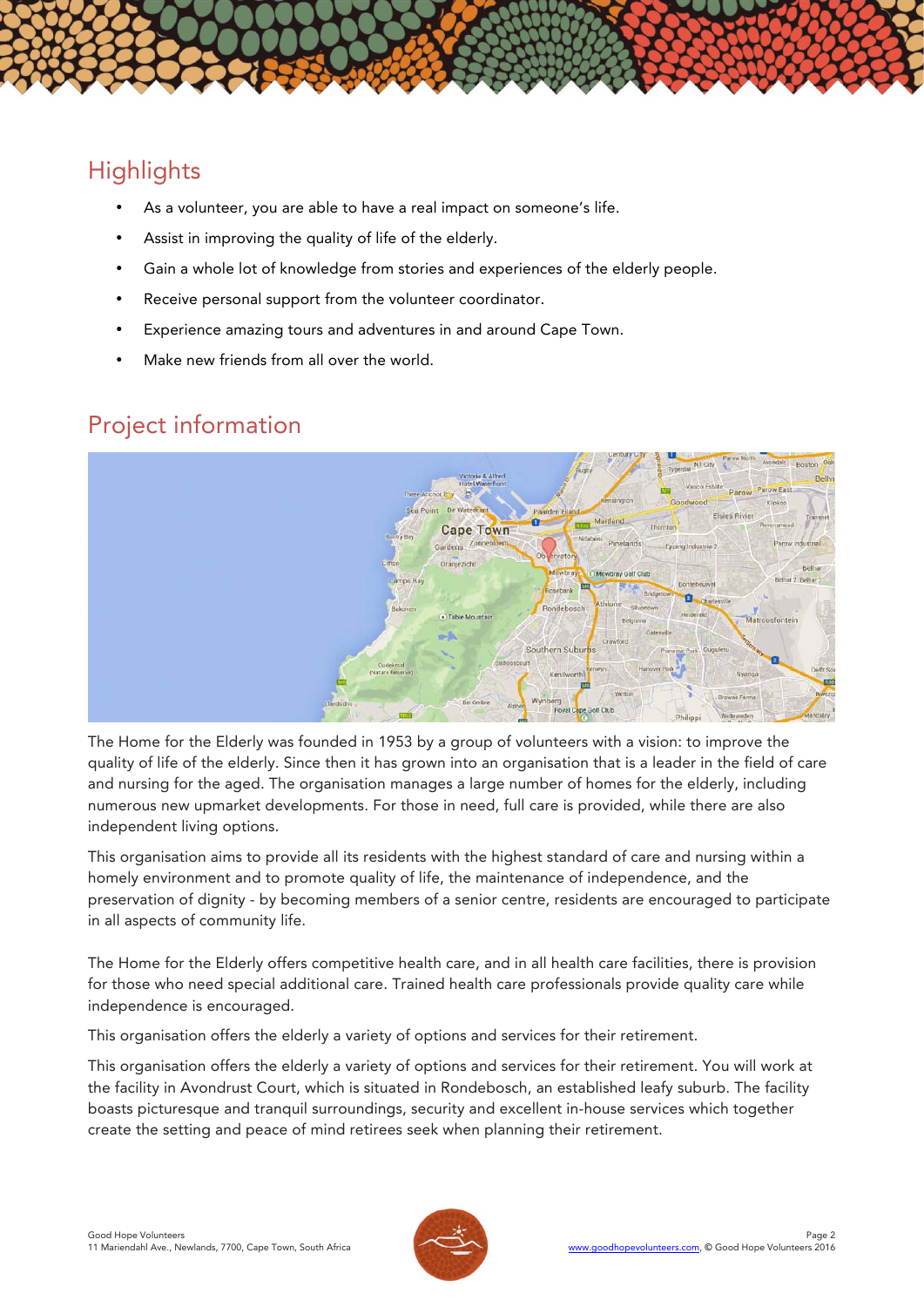## Programme details

You will assist professional carers, helping to care for the elderly.

#### Your role

Monday – Friday, from 08:00 – 16:00.

In general, you will assist caregivers in looking after the elderly. This would include keeping the residents busy with activities like art classes, playing games, or even playing a musical instrument (if you have this skill).

It is important to note that this description serves as an example only. The daily tasks and challenges depend on the volunteer and the work that needs to be done. The final job description can therefore vary substantially from the above.

# Arrival

You will need to arrive on a Thursday at Cape Town International Airport. Our driver will meet you at the airport and take you to your accommodation.

After an orientation meeting at the language school in Newlands on Friday, your first day of volunteering will be on Monday.

# Accommodation

You will live at the Volunteer House. It is a private house in an upmarket residential area and consists of rooms with 2 single beds and 2 bunk beds. There are 4 bathrooms to share, a communal kitchen, a dining room, a lounge with TV and DVD and a beautiful garden with a swimming pool. A commercial laundry service is close by. Bedding is provided. Towels will be not provided.

## Meals

Self-catering. The main shopping areas as well as restaurants, pubs, etc. are within walking distance of the Volunteer House.

## Free time

Together with other volunteers and language students from Good Hope Studies you can take part in the entertainment programme of the Social Club. There are organised events, outings and tours most evenings and at the weekends. To find out about the current programme, go to www.goodhopevolunteers.com.

# How to get to the project

You need to make your own way to the project every day. Costs for public transport are around  $\epsilon$  6,40 / US\$ 8 per week.

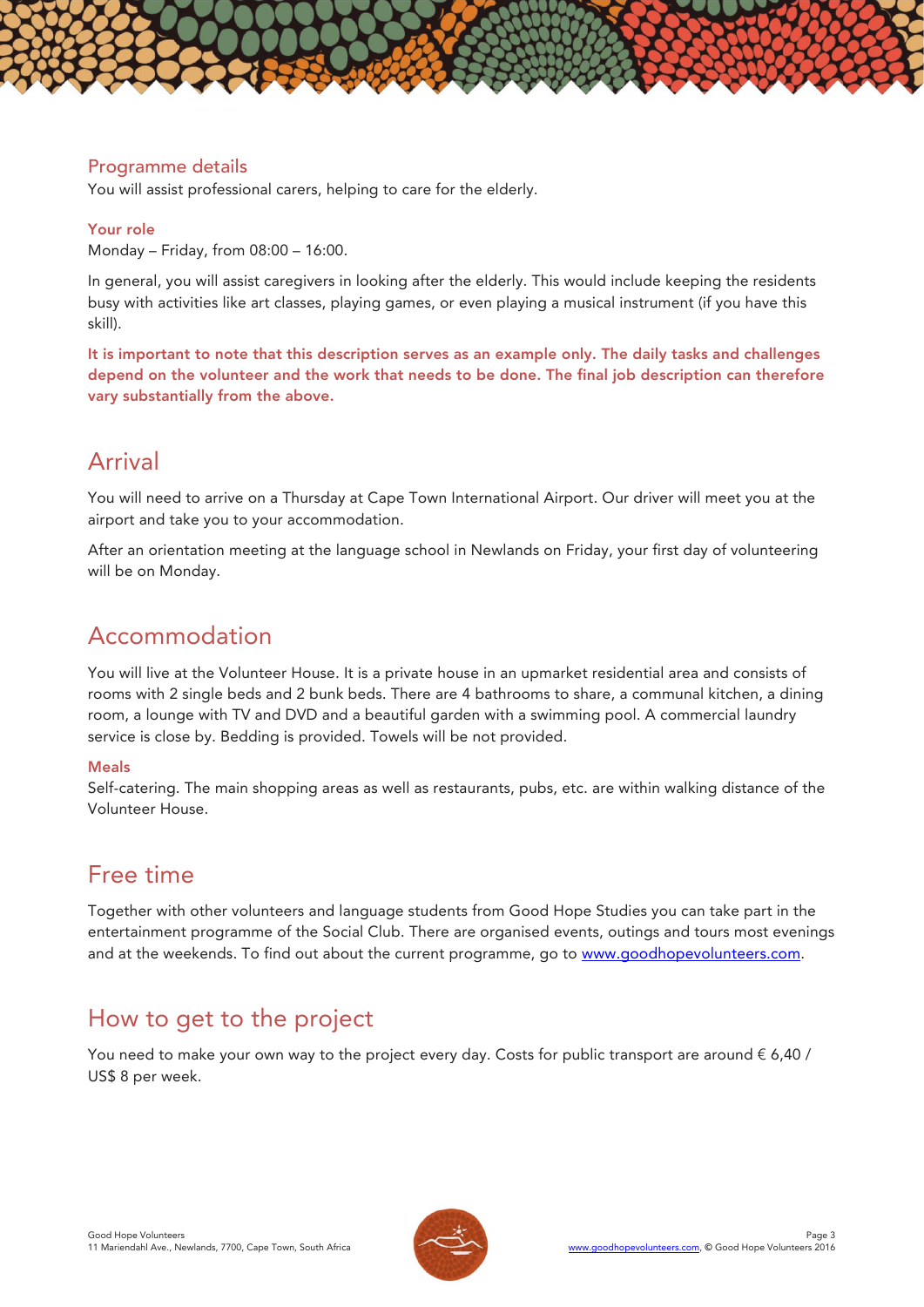

There are no special requirements in this regard but we recommend bringing comfortable clothing. Anything else you might need is readily available at local supermarkets in South Africa.

While there is no specific uniform, volunteers are asked to wear sensible clothing, e.g. long shorts and closed shoes. Hot pants, string bikinis and flip-flops are not suitable for work.

# Health and Safety

You are strongly advised to take out medical insurance before travelling to South Africa.

We recommend NetworX from Compcare. This is a South African medical aid insurance, which is specifically designed for people who visit South Africa for 1 to 12 months. You will receive an information leaflet and an application form together with your confirmation of booking.

Bring medication just in case you suffer from any travel-related illnesses, e.g. stomach upsets, since your body needs to adjust to the change in food and water during your first few days in South Africa.

HIV and AIDS are a major public health concern. You should be aware that you are working with people that could be affected.

# What's included / not included

## Included:

- Project placement.
- Airport transfer on arrival.
- Accommodation placement fee.
- Accommodation (Volunteer House: shared room, shared bathroom, self-catering).
- Full-day excursion on the first Saturday.
- A donation towards the project.
- Good Hope Volunteers welcome pack.
- An orientation at the beginning of your volunteering.
- Participation in the activities of the Social Club (extra charges may apply).
- Certificate on request.
- Local support including a 24-hour emergency number.

## Not included:

- Food.
- Local transport.
- Any items of a personal nature.
- WiFi.